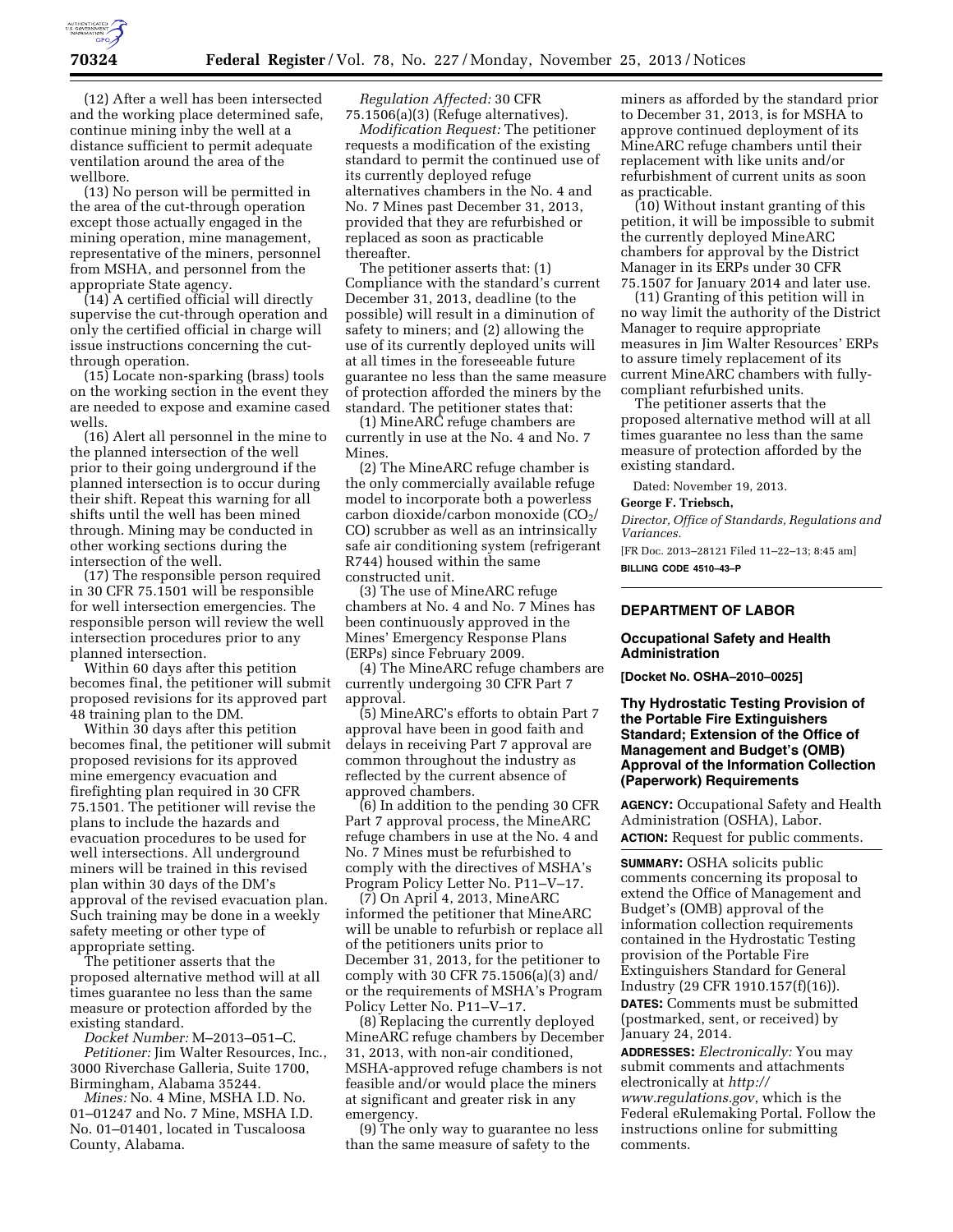*Facsimile:* If your comments, including attachments, are not longer than 10 pages you may fax them to the OSHA Docket Office at (202) 693–1648.

*Mail, hand delivery, express mail, messenger, or courier service:* When using this method, you must submit a copy of your comments and attachments to the OSHA Docket Office, Docket No. OSHA–2010–0025, U.S. Department of Labor, Occupational Safety and Health Administration, Room N–2625, 200 Constitution Avenue NW., Washington, DC 20210. Deliveries (hand, express mail, messenger, and courier service) are accepted during the Department of Labor's and Docket Office's normal business hours, 8:15 a.m. to 4:45 p.m., e.t.

*Instructions:* All submissions must include the Agency name and the OSHA docket number for the Information Collection Request (ICR) (OSHA–2010– 0025). All comments, including any personal information you provide, are placed in the public docket without change, and may be made available online at *<http://www.regulations.gov>*. For further information on submitting comments see the ''Public Participation'' heading in the section of this notice titled **SUPPLEMENTARY INFORMATION**.

*Docket:* To read or download comments or other material in the docket, go to *<http://www.regulations.gov>*  or the OSHA Docket Office at the address above. All documents in the docket (including this **Federal Register**  notice) are listed in the *[http://](http://www.regulations.gov) [www.regulations.gov](http://www.regulations.gov)* index; however, some information (e.g., copyrighted material) is not publicly available to read or download through the Web site. All submissions, including copyrighted material, are available for inspection and copying at the OSHA Docket Office. You may also contact Theda Kenney at the address below to obtain a copy of the ICR.

### **FOR FURTHER INFORMATION CONTACT:**

Todd Owen or Theda Kenney, Directorate of Standards and Guidance, OSHA, U.S. Department of Labor, Room N–3609, 200 Constitution Avenue NW., Washington, DC 20210; telephone (202) 693–2222.

## **SUPPLEMENTARY INFORMATION:**

#### **I. Background**

The Department of Labor, as part of its continuing effort to reduce paperwork and respondent (*i.e.,* employer) burden, conducts a preclearance consultation program to provide the public with an opportunity to comment on proposed and continuing information collection requirements in accord with the

Paperwork Reduction Act of 1995  $(PRA-95)$  (44 U.S.C. 3506(c)(2)(A)). This program ensures that information is in the desired format, reporting burden (time and costs) is minimal, collection instruments are clearly understood, and OSHA's estimate of the information collection burden is accurate. The Occupational Safety and Health Act of 1970 (the OSH Act) (29 U.S.C. 651 *et seq.*) authorizes information collection by employers as necessary or appropriate for enforcement of the OSH Act or for developing information regarding the causes and prevention of occupational injuries, illnesses, and accidents (29 U.S.C. 657). The OSH Act also requires that OSHA obtain such information with minimum burden upon employers, especially those operating small businesses, and to reduce to the maximum extent feasible unnecessary duplication of efforts in obtaining information (29 U.S.C. 657).

The collections of information contained in the Hydrostatic Testing Provision of the Portable Fire Extinguishers Standard are necessary to reduce workers' risk of death or serious injury by ensuring that portable fire extinguishers are in safe operating condition. The following paragraphs describe who uses the information in the testing certification record, as well as how they use it.

#### *Test Records (§ 1910.157(f)(16))*

Paragraph (f)(16) requires employers to develop and maintain a certification record of hydrostatic testing of portable fire extinguishers. The certification record must include the date of inspection, the signature of the person who performed the test, and the serial number (or other identifier) of the fire extinguisher that was tested.

#### *Disclosure of Test Certification Records*

The certification record must be available to the Assistant Secretary or his/her representative upon request. The certification record provides assurance to employers, workers, and OSHA compliance officers that the fire extinguishers have been hydrostatically tested in accord with and at the intervals specified in § 1910.157(f)(16), thereby ensuring that they will operate properly in the event workers need to use them. Additionally, these records provide the most efficient means for the compliance officers to determine that an employer is complying with the hydrostatic testing provision.

# **II. Special Issues for Comment**

OSHA has a particular interest in comments on the following issues:

• Whether the proposed information collection requirements are necessary for the proper performance of the Agency's functions, including whether the information is useful;

• The accuracy of OSHA's estimate of the burden (time and cost) of the information collection requirements, including the validity of the

methodology and assumptions used; • The quality, utility, and clarity of the information collected; and

• Ways to minimize the burden on employers who must comply; for example, by using automated or other technological information collection and transmission techniques.

#### **III. Proposed Actions**

OSHA is requesting that OMB extend its approval of the information collection requirements contained in the Hydrostatic Testing Provision of the Portable Fire Extinguishers Standard for General Industry (29 CFR 1910.157(f)(16)). OSHA is proposing to increase the burden hours in its currently approved information collection request from 124,084 burden hours to 125,986 burden hours (a total increase of 1,902 hours). This increase is due to updated data showing an increase in the number of firms affected by the Standard. The Agency will summarize the comments submitted in response to this notice and will include this summary in the request to OMB.

*Type of Review:* Extension of a currently approved collection.

*Title:* The Hydrostatic Testing Provision of the Portable Fire Extinguishers Standard (29 CFR 1910.157(f)(16)).

*OMB Control Number:* 1218–0218. *Affected Public:* Business or other forprofits.

*Number of Responses:* 9,205,000.

*Frequency of Responses:* On occasion. *Average Time per Response:* Ranges from one minute (.02 hour) to maintain the certification records to 33 minutes (.55 hour) to test an extinguisher, and generate and maintain the certification record.

*Estimated Total Burden Hours:*  125,986 hours.

*Estimated Cost (Operation and Maintenance):* \$16,952,542.

### **IV. Public Participation—Submission of Comments on This Notice and Internet Access to Comments and Submissions**

You may submit comments in response to this document as follows: (1) Electronically at *[http://](http://www.regualtions.gov) [www.regualtions.gov,](http://www.regualtions.gov)* which is the Federal eRulemaking Portal; (2) by facsimile (fax); or (3) by hard copy. All comments, attachments, and other